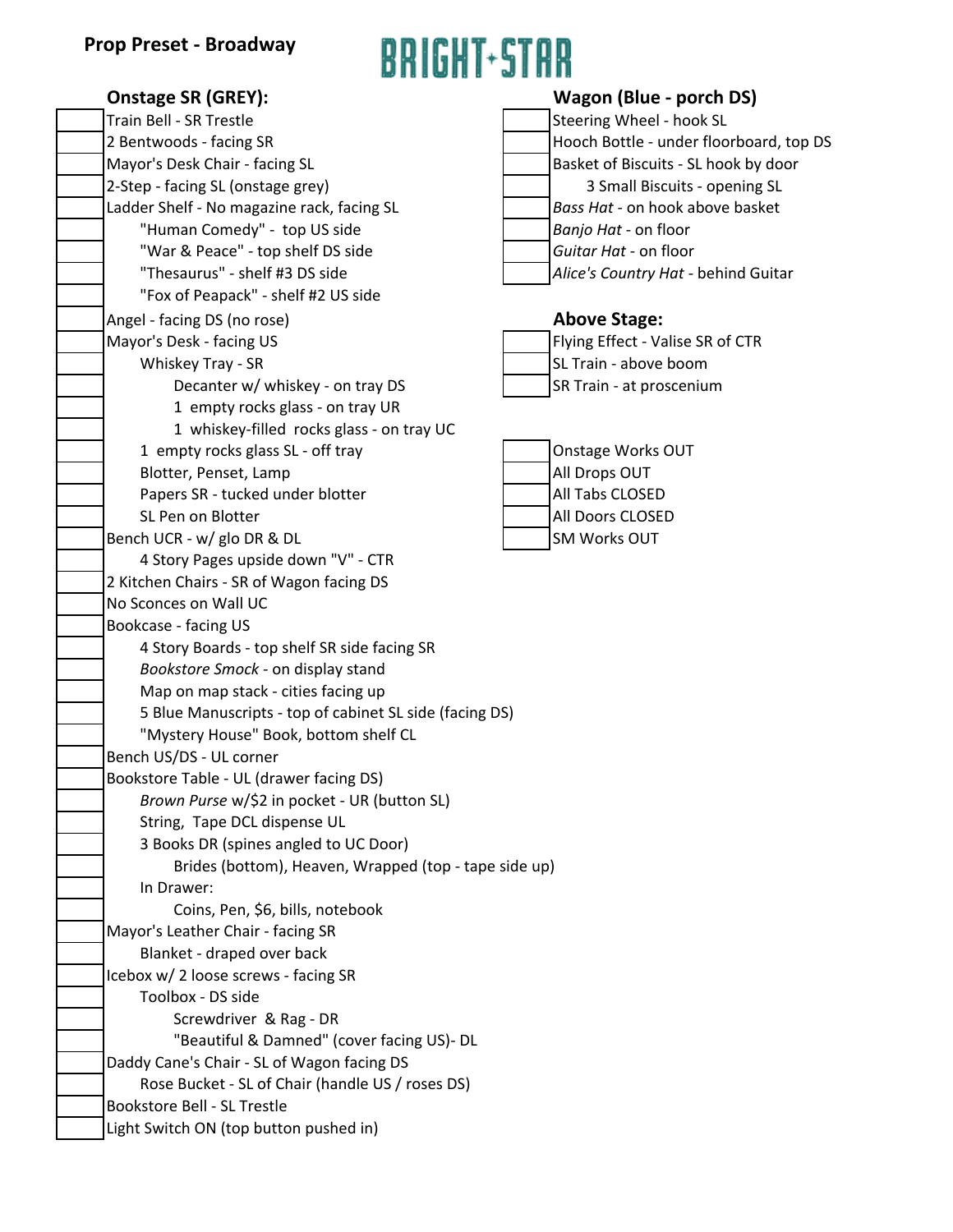### **Prop Preset - Broadway**



| минали мини                                               |  |                                             |  |  |
|-----------------------------------------------------------|--|---------------------------------------------|--|--|
| <b>Props SL:</b>                                          |  | <b>Props UC:</b>                            |  |  |
| Fence - flown DL                                          |  | <b>Black Suitcase</b>                       |  |  |
| <b>Bench DL</b>                                           |  | <b>Tea Towel</b>                            |  |  |
| ASJ Table - holes DS                                      |  | <b>Bouquet</b>                              |  |  |
| 3 ASJ files (black, green, red) - facing SL (check pages) |  | Flower Jar                                  |  |  |
| Dress Box w/ new tissue paper                             |  | <b>Pink Boutinere</b>                       |  |  |
| Margo's blue flowered dress (top @ spike)                 |  | Jimmy Ray's Keys                            |  |  |
| Fishing Vest, Plaid, Boots                                |  | 4 Books                                     |  |  |
| "Saint Joan" Book (green)                                 |  | (Beauty & Beast - top / Byzantine - bottom) |  |  |
| "The Beautiful and Damned" Book                           |  | Wrapped Book w/ String                      |  |  |
| \$ Bills                                                  |  | Lrg. Collander w/ Peas                      |  |  |
| 3 Books                                                   |  | "Cannery Row"                               |  |  |
| "Mystery House"                                           |  | Daddy Cane's Letter w/ Envelope             |  |  |
| " Brideshead Revisited"                                   |  | ASJ Mock-up ("galley")                      |  |  |
| "Earth & High Heaven"                                     |  | Brown Pasteboard Suticase (Tony)            |  |  |
| 1 Wrapped Books w/ S+B105tring                            |  | Yellow/Blue Suitcase (Allison)              |  |  |
| Rolling Desk Chair                                        |  | Brown Leather Suitcase (Michael X.)         |  |  |
| <b>Red Pencil</b>                                         |  | Yellow/Green Suitcase (Alice)               |  |  |
| Propinquity Piece "Story of the Week"                     |  | (2) 1943 Train Tickets                      |  |  |
| 2 Nehi Bottles                                            |  | \$2                                         |  |  |
| Lantern #6                                                |  | Lunch Bundle                                |  |  |
| Mama Murphy's Basket w/ flower blanket                    |  |                                             |  |  |
| Act 2 ASJ Magazines (6 green, 6 blue, 2 red)              |  |                                             |  |  |
| 1 green '46 ASJ Magazines                                 |  |                                             |  |  |
| Govt. File "Sandy SL"                                     |  |                                             |  |  |
| <b>College Application &amp; Black Pen</b>                |  |                                             |  |  |
| <b>Lead Pencil</b>                                        |  |                                             |  |  |
| Stanford's 3 legal files & Black Pen                      |  |                                             |  |  |
| <b>Billy's Address</b>                                    |  |                                             |  |  |
| Bench                                                     |  |                                             |  |  |
| Valise w/ glides - unlatched                              |  |                                             |  |  |
| *check glides*                                            |  |                                             |  |  |
| Light Valise - unlatched                                  |  |                                             |  |  |
| Adoption Papers - tri-folded in Brown File                |  |                                             |  |  |
| <b>Rolling Armchair</b>                                   |  |                                             |  |  |
| <b>Train Stool</b>                                        |  |                                             |  |  |
| <b>Table Railing</b>                                      |  |                                             |  |  |
| <b>Magazine Rack</b>                                      |  |                                             |  |  |
| Ladies Home Journal (top)                                 |  |                                             |  |  |
| 3 Red Atlantic Magazines (3)                              |  |                                             |  |  |

3 Green Atlantic Magazines (4)